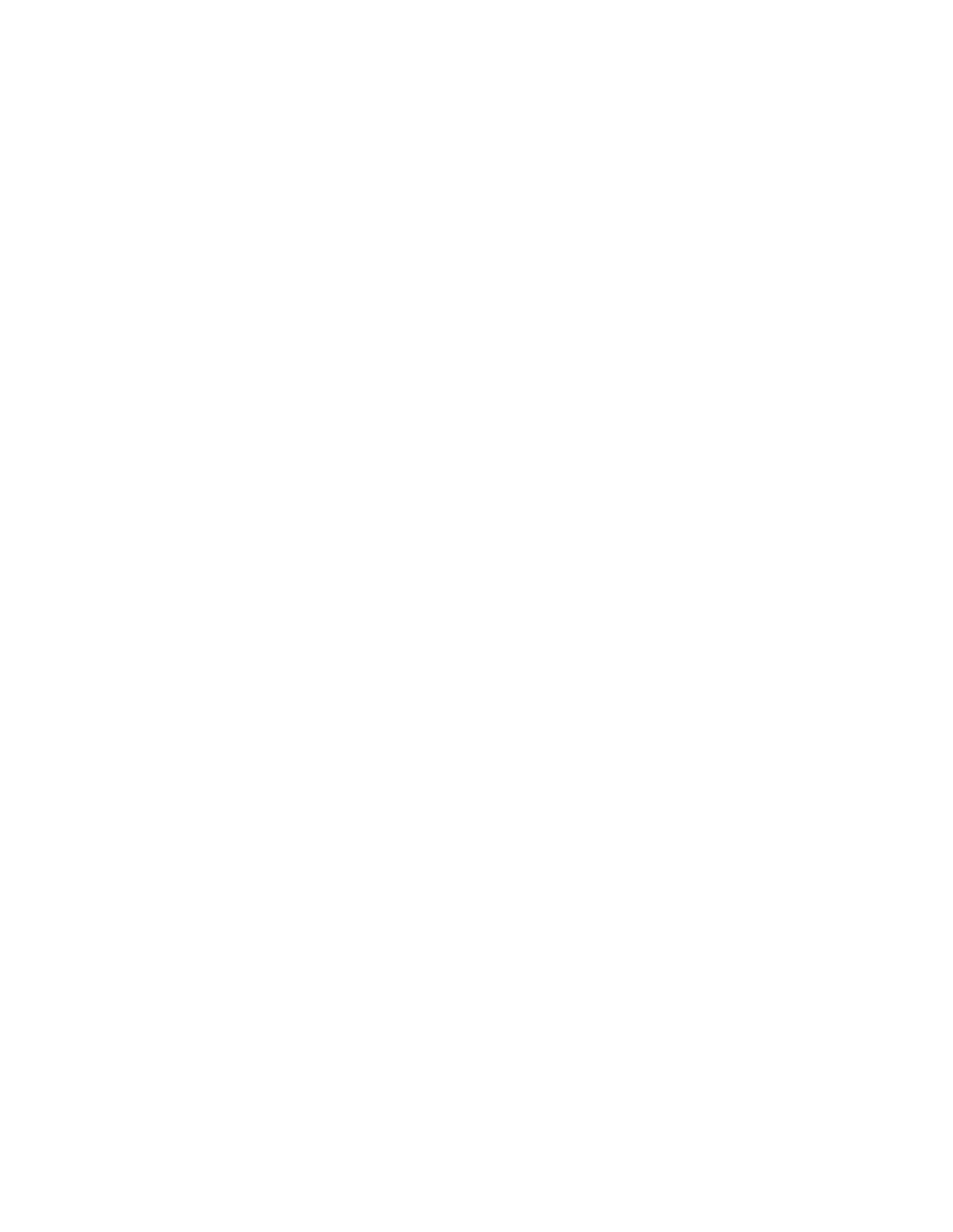



# **INTRODUCTION**

The Yukon government recognizes its responsibilities to aid and assist the public in preparing for and responding to disasters which threaten life and property.

Local authorities and/or municipal governments respond first, but may call upon other levels of government to help. Every level of government has its share of responsibility for public safety and assistance to disaster victims.

The Yukon's Emergency Measures Organization helps municipalities develop and maintain a high level of emergency, preparedness and response.

At one time or another residents in the Yukon may find that they, their family, home and property are threatened by one of a variety of natural disasters such as earthquakes, mud slides, tsunamis, violent storms or floods.

This booklet is intended to provide information for use by individuals should their home be threatened by a flooding situation. The information provided represents general tips for consideration and is provided to help Yukoners be better prepared to deal with the perils of a flood.

For further information contact you local EMO coordinator or Yukon EMO at:

- $\degree$  867-667-5220 867-393-6266 (Fax)
- ° P.O Box 2703 Whitehorse, Yukon Y1A 2C6
- ° Located at #60 Norsman Road in Whitehorse (up near the airport)
- ° E-mail at [emo.yukon@gov.yk.ca](mailto:emoyukon@gov.yk.ca)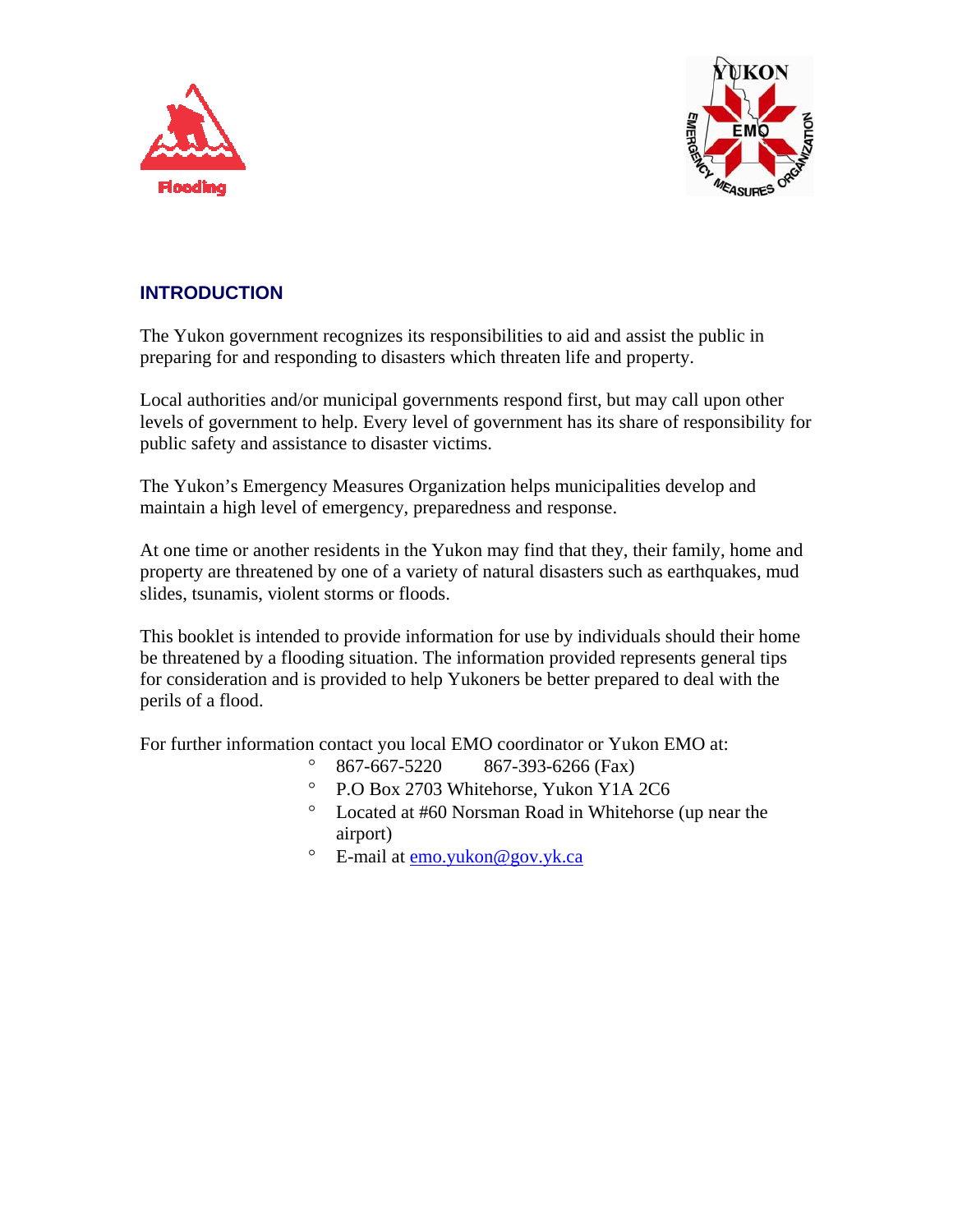# *Table of Contents*

| Flooding On Your Property_____________________                                              | Page<br>-3 |
|---------------------------------------------------------------------------------------------|------------|
|                                                                                             |            |
| <b>Additional Considerations</b>                                                            | 10         |
| Prepare Your Family Emergency Plan                                                          | 17         |
| <b>Basic Kit</b><br>$\blacksquare$<br>- Preparing a Basic Kit over a 4-week shopping period |            |
|                                                                                             |            |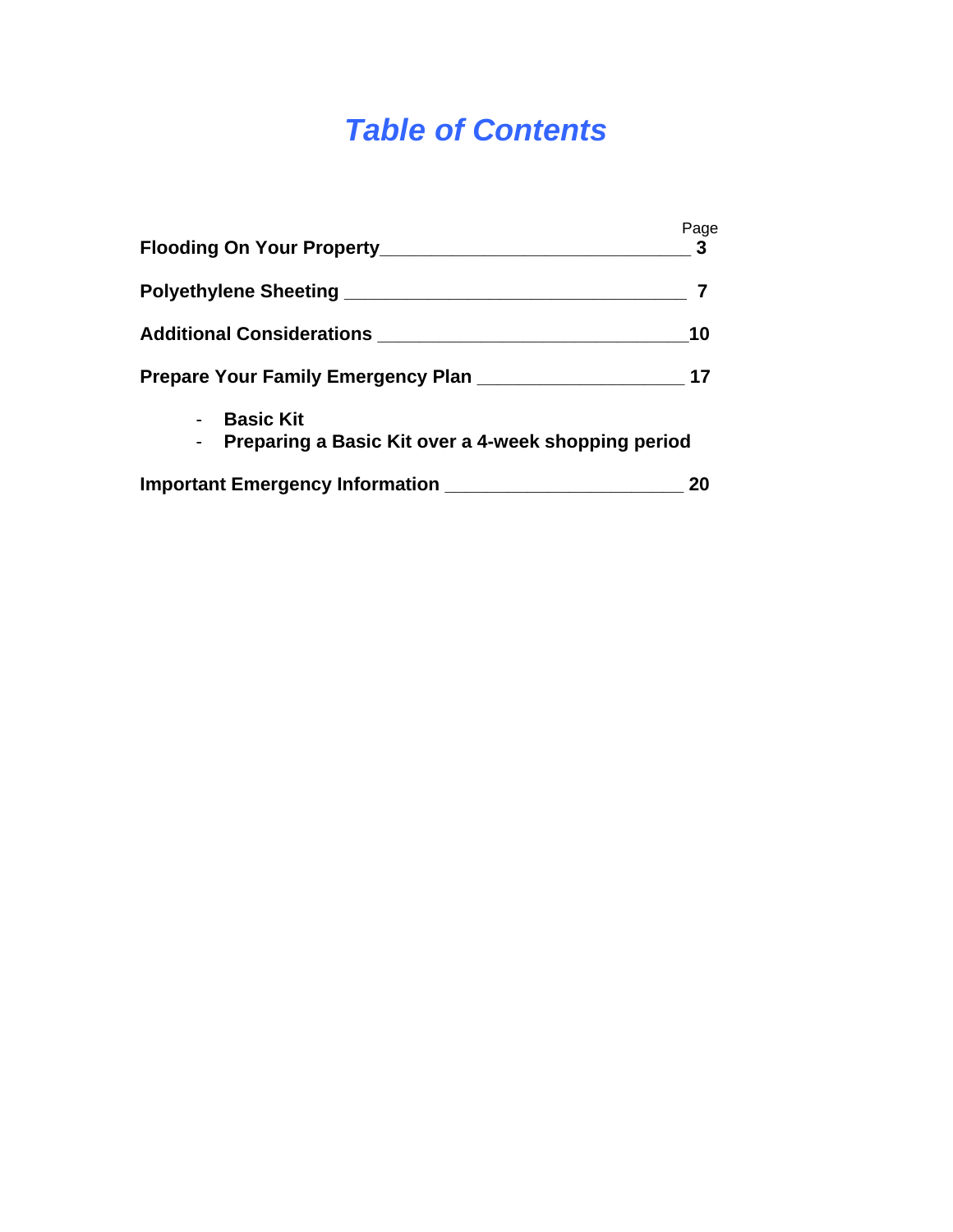



# **Flooding on Your Property**

Should your home or other structures be located in an area where flooding above first floor level is forecast, you may wish to do the following:

- $\sqrt{\phantom{a}}$  Listen carefully to the forecast and determine how high the predicted flood level will be, then allow an extra metre of coverage beyond that height
- $\sqrt{ }$  Remove all valuables from basement, turn off and disconnect all power and gas lines and remove all electric motors from the furnace and appliances which will remain in the basement during the flooding period.
- $\sqrt{ }$  Securely plug all basement drains and outlets such as: sewer drains, sinks, toilet bowls and laundry outlets to the sewer. It may be necessary to plug some outlets below the level of the weeping tile drains, in the primary sewer trap. Effective plugs can be made from wood or plastic bags. All plugs must be held in place by sandbags or other heavy materials, or held in place by braces securely fastened to floor joists.
- $\sqrt{\phantom{a}}$  Move all possessions within the structure above the projected flood water level
- √ Prepare sandbag-wall around your property (see sandbag dykes)
- √ Remove lawn furniture
- Move smaller outhouses to higher ground and away from potentially eroding riverbanks.

# **SANDBAG DYKES**

Construction of a sandbag dyke requires special procedures to achieve maximum strength and effectiveness. Should you choose to construct a sandbag dyke to protect your property in the event of a flood, the following tips may be useful.

1. Strip the sod or ground cover beneath the area for the proposed dyke and dig a "bonding trench" one sack in depth and two sacks wide as a foundation for the dyke structure.

2. To effectively provide protection from the forces of flooding water a dyke must be three times as wide at its base as it is high. A dyke intended to be one metre high must have a three metre wide base.

3. Sandbags should never be filled more than half-full and must be laid in alternating crisscross directions. The base level should be laid parallel to the flow of the water, the second level should be laid perpendicular to the flow, with the third level again laid parallel, continuing to the intended height of the dyke. Each successive layer is set back one-half sandbag width on both sides in each additional layer. A side view of a completed dyke would show a triangular cross section.

4. Individual bags need not be tied shut. Overlapping by successive bags will hold the sand in place. The method of keeping bag contents in place is called "lapping."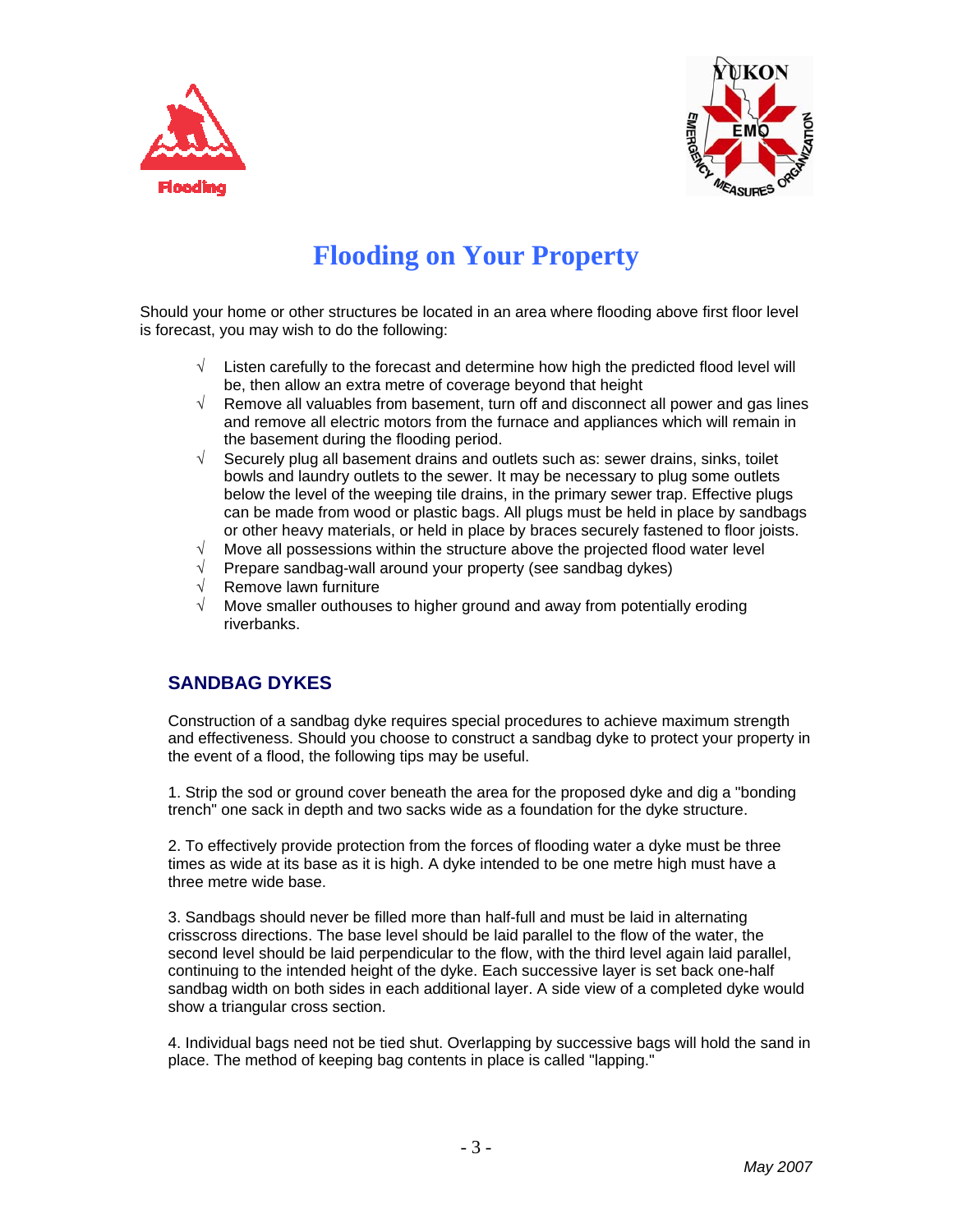



5. As individual bags are put in place, each must be tamped firmly to ensure maximum performance and strength in the finished dyke.



**TYPICAL DIKE CROSS SECTION** 



| HEIGHT | <b>BASE WIDTH</b> |
|--------|-------------------|
| 1.0    | 3.0               |
| 2.O    | 4.0               |
| 3.0    | 6.0               |
| 4.0    | 6.0               |

ALL DIMENSIONS IN FEET



METHOD OF LAPPING SANDBAGS

PLAN OF LAYER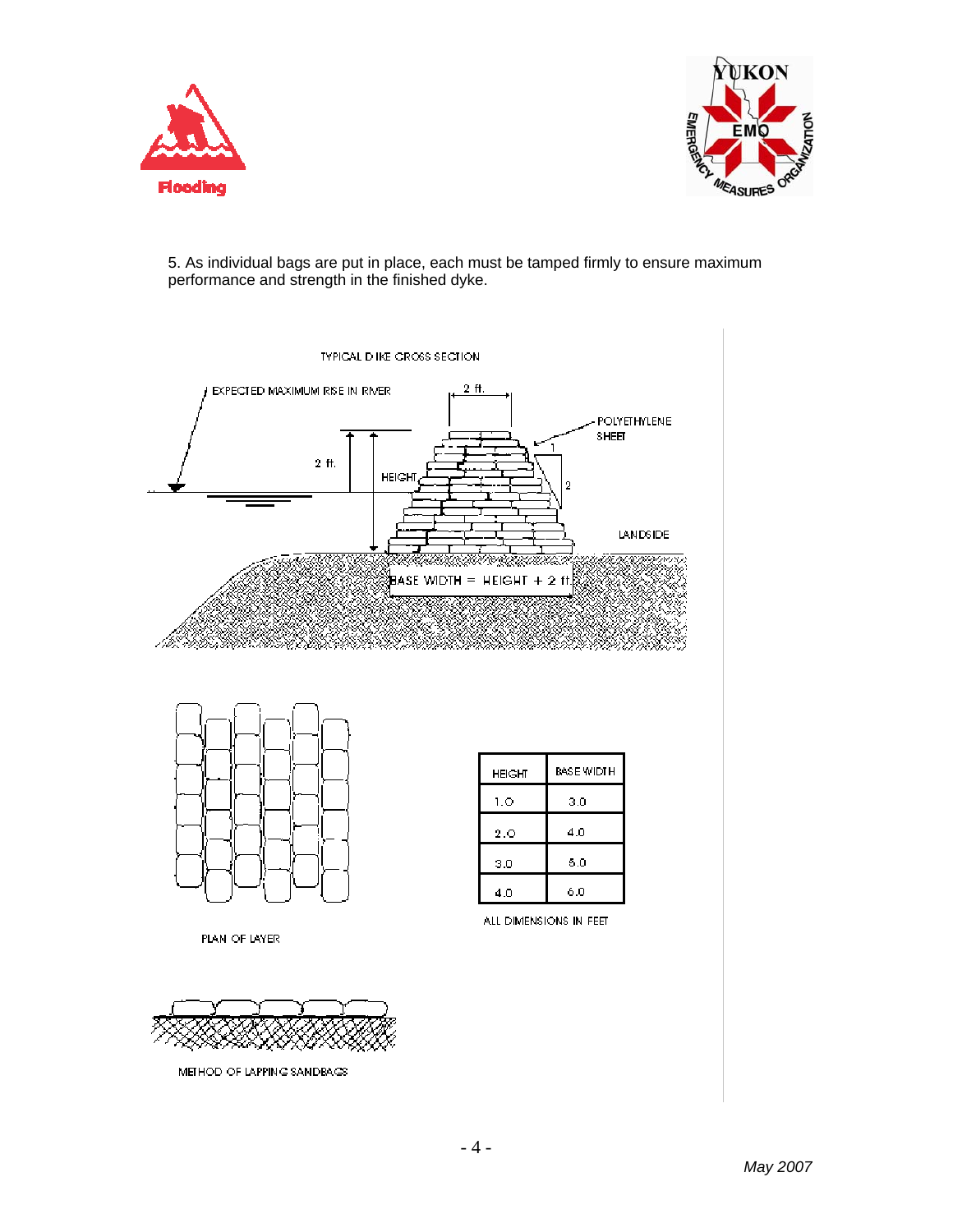



| <b>Height</b> Number of Sandbags Required for the following Lengths of dike (Lengths) |     |           |                                                                                    |            |                                                                        |          |                                                           |          |                                               |          |      |      |                            |      |
|---------------------------------------------------------------------------------------|-----|-----------|------------------------------------------------------------------------------------|------------|------------------------------------------------------------------------|----------|-----------------------------------------------------------|----------|-----------------------------------------------|----------|------|------|----------------------------|------|
| οf<br>dike                                                                            |     |           |                                                                                    |            |                                                                        |          |                                                           | in Feet) |                                               |          |      |      |                            |      |
|                                                                                       | 50  | 100       | 150                                                                                | <b>200</b> | 250                                                                    | 300      | 350                                                       | 400      | 450                                           | 500      | 550  | 600  | 650                        | 700  |
| 0.0                                                                                   | 0   | 0         | 0                                                                                  | 0          | 0                                                                      | $\Omega$ | $\Omega$                                                  | 0        | $\Omega$                                      | $\Omega$ | 0    | 0    | 0                          | 0    |
| 0.5                                                                                   | 210 | 430       | 640                                                                                | 850        | 1070                                                                   | 1280     | 1500                                                      | 1710     | 1920                                          | 2140     | 2350 | 2560 | 2780                       | 2990 |
| 1.0                                                                                   | 470 | 950       | 1420                                                                               | 1900       | 2370                                                                   | 2850     | 3320                                                      |          | 3800 4270 4750 5220 5700                      |          |      |      | 6170                       | 6650 |
| 1.5                                                                                   | 780 | 1570      | 2350                                                                               | 3130       | 3920                                                                   | 4700     | 5480                                                      | 6270     | 7050                                          |          |      |      | 7830 8620 9400 10190 10970 |      |
| 2.0                                                                                   |     | 1100 2300 | 3400                                                                               | 4600       | 5700                                                                   | 6800     |                                                           |          | 8000 9100 10300 11400 12500 13700 14800 16000 |          |      |      |                            |      |
| 2.5                                                                                   |     | 1500 3100 | 4600                                                                               | 6200       |                                                                        |          | 7700 9300 10800 12300 13900 15400 17000 18500 20100 21600 |          |                                               |          |      |      |                            |      |
| 3.0                                                                                   |     | 2000 4000 | 6000                                                                               |            | 8000 10000 12000 14000 16000 17900 19900 21900 23900 25900 27900       |          |                                                           |          |                                               |          |      |      |                            |      |
| 3.5                                                                                   |     | 2500 5000 |                                                                                    |            | 7500 10000 12500 15000 17500 19900 22400 24900 27400 29900 32400 34900 |          |                                                           |          |                                               |          |      |      |                            |      |
| 4.0                                                                                   |     | 3000 6100 |                                                                                    |            | 9100 12200 15200 18200 21300 24300 27400 30400 33400 36500 39500 42500 |          |                                                           |          |                                               |          |      |      |                            |      |
| 4.5                                                                                   |     |           | 3600 7300 10900 14500 18200 21800 25400 29100 32700 36300 40000 43600 47200 50900  |            |                                                                        |          |                                                           |          |                                               |          |      |      |                            |      |
| 5.0                                                                                   |     |           | 4300 8500 12800 17100 21400 25600 29900 34200 38500 42700 47000 51300 55600 59800  |            |                                                                        |          |                                                           |          |                                               |          |      |      |                            |      |
| 5.5                                                                                   |     |           | 5000 9900 14900 19800 24800 29800 34700 39700 44700 49600 54600 59500 64500 69500  |            |                                                                        |          |                                                           |          |                                               |          |      |      |                            |      |
| 6.0                                                                                   |     |           | 5700 11400 17100 22800 28500 34200 39900 45600 51300 57000 62700 68400 74100 79800 |            |                                                                        |          |                                                           |          |                                               |          |      |      |                            |      |
|                                                                                       |     |           |                                                                                    |            |                                                                        |          |                                                           |          |                                               |          |      |      |                            |      |



The dike should be at least eight feet from building foundation. This prevents foundation damage and allows room for people and equipment to move. As well, this space allows more dike base width to be constructed should additional dike height be required.

Lay first course/bottom layer of bags parallel to river/water with the closed side of bag against river flow direction.

 placed bag. This is known as lapping. The filled portion of the second bag sits over the empty portion of the previously

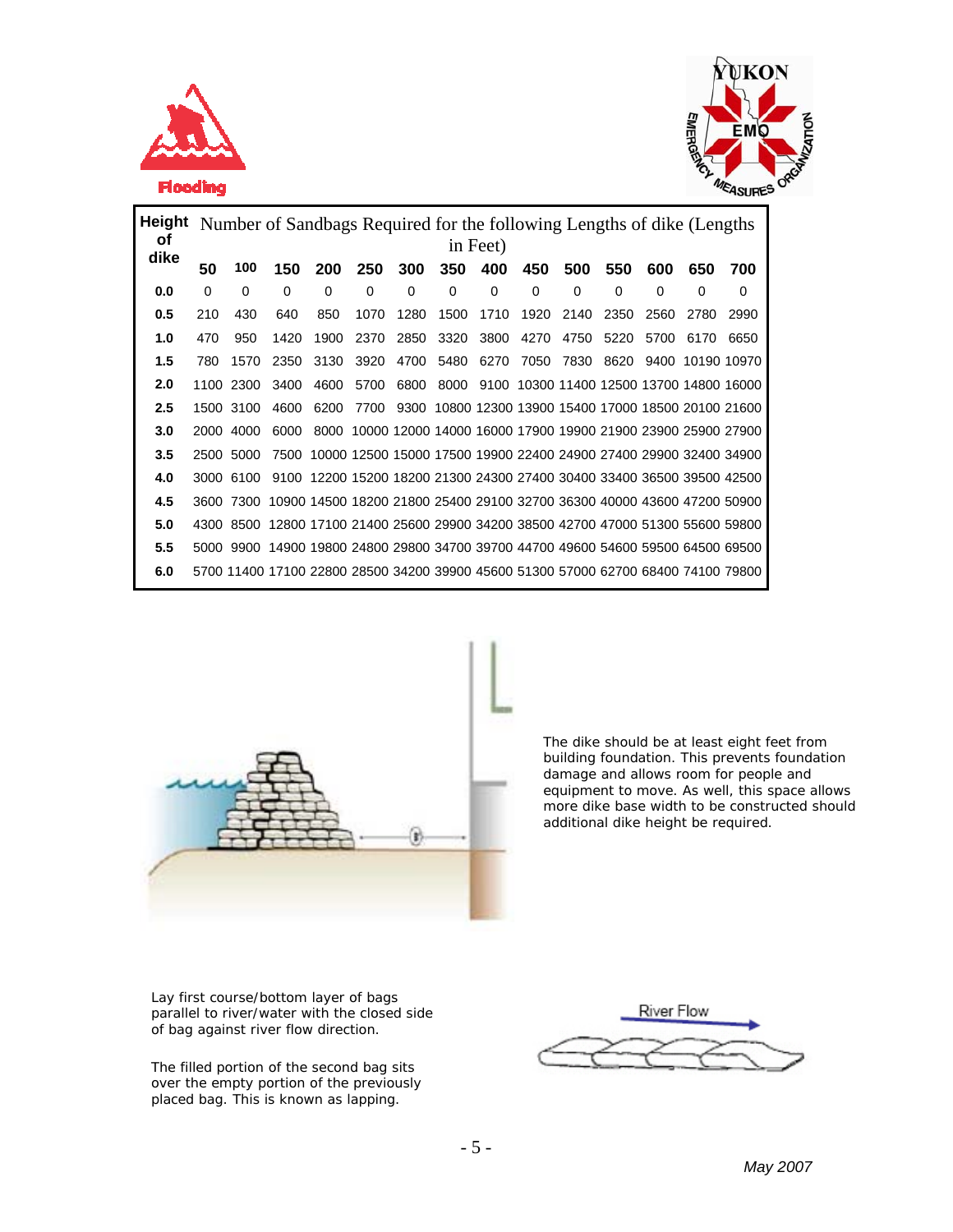





Drop the bags into place and tamp bags with feet to lodge them into place.

Offset the bags from the previous row in the same course to form a brick pattern

Second and remaining courses:

Rotate bags 90 degrees when laying second course of sandbags. Keep seal side of bag towards water/river. Ensure sandbags are well packed against each other and firmly in place.





Change direction of bag from parallel to perpendicular to the river for each course of bags.

Every second course of sandbags should be set back a quarter (1/4) of a sandbag width, both on the river side and the land side of the dike, producing a step-like appearance. Weave the polyethylene sheet between the courses of sandbags as to have at least two layers of sandbags protecting the polyethylene sheet from debris punctures. Maximum depth of the polyethylene sheet should be 3 sandbags or a quarter (1/4) of the cross section of the dike, whichever is less. If more height of polyethylene sheet is required, make polyethylene sheets overlap at least two feet.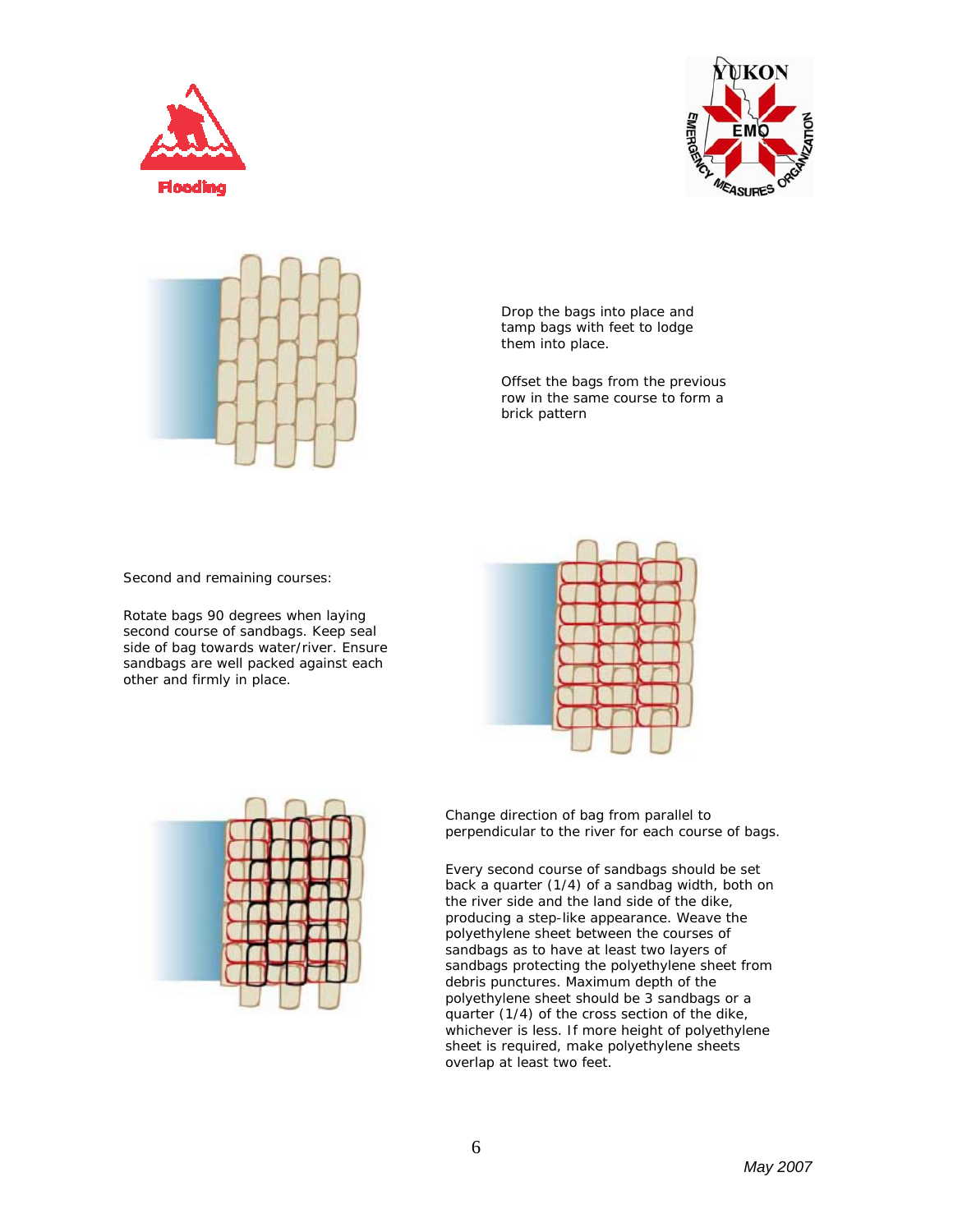



# **Polyethylene Sheeting Flooding Above First Floor Level**

# **POLYETHYLENE SHEETING**

A reliable source of protection for the structure of your home and most other smaller buildings during severe flooding conditions is the proper use of polyethylene (plastic) sheeting.

The following is a brief description of how, according to dyking engineers, an individual can provide protection to his or her home should potential flooding conditions be considered severe enough to require evacuation.

This system has been successfully used throughout Canada and the United States, and is recommended for structures located in areas where flood depth is anticipated to extend above the level of the structure's first floor. It is not considered necessary in areas where only basement flooding is expected.

Polyethylene sheeting is intended to add extra protection to the building's structure, but "sheeted" buildings are not considered suitable to live in once the sheeting has been completed. Use this procedure only if evacuation is anticipated.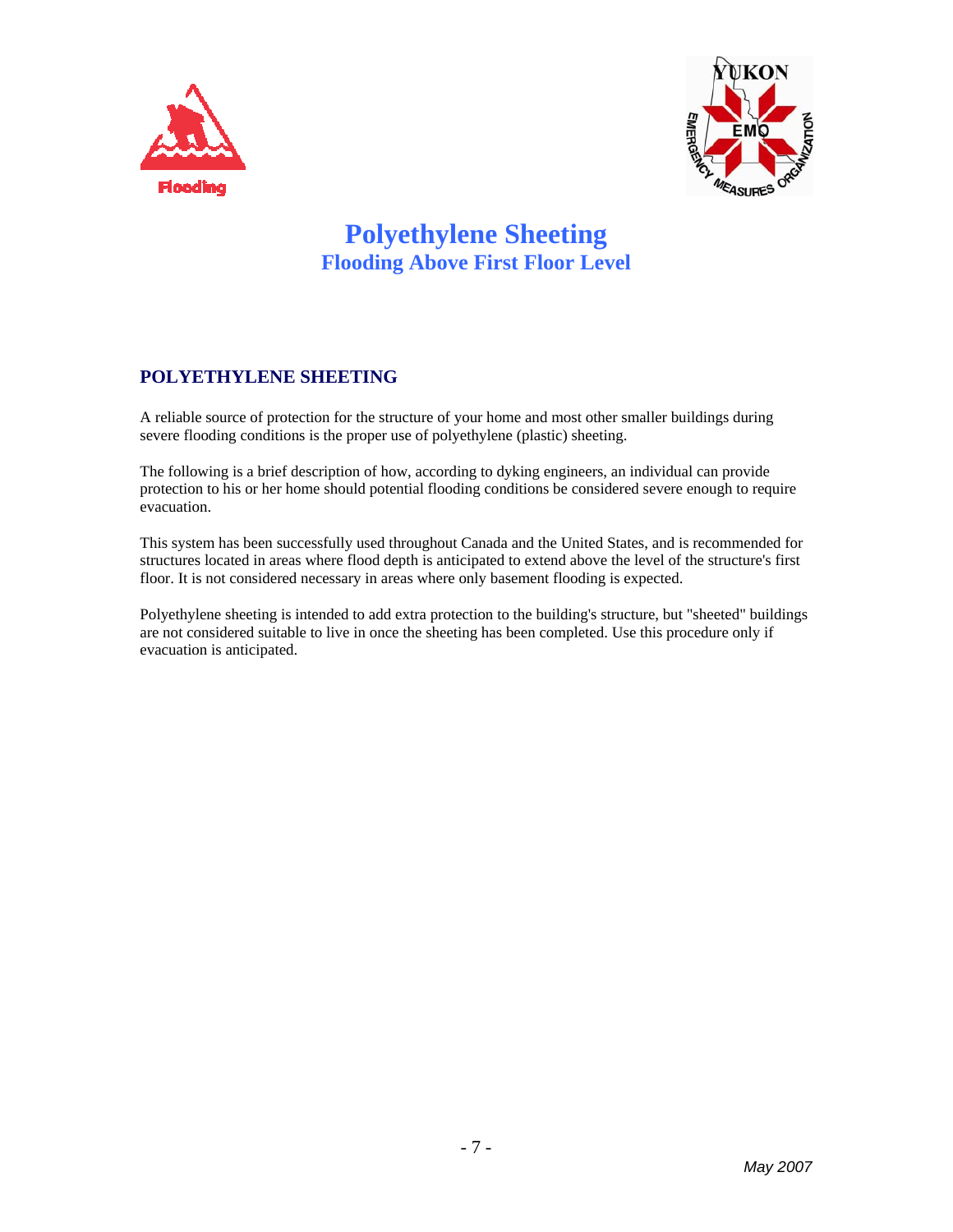



#### **Procedure:**

The exterior lower levels of a home to be evacuated are wrapped in polyethylene sheeting, secured at joints with nailed strips of wood and anchored around the structure's foundation with sandbags or other heavy objects.

For greatest protection, the use of 6-mil polyethylene sheets in 3 metre widths is recommended.

#### **Step-by-Step Instructions:**

Should your home or other structures be located in an area where flooding above first floor level is forecast, you may wish to do the following:

- 1. Listen carefully to the forecast and determine how high the predicted flood level will be, then allow an extra metre of coverage beyond that height.
- 2. Remove all valuables from basement, turn off and disconnect all power and gas lines and remove all electric motors from the furnace and appliances which will remain in the basement during the flooding period.
- 3. Securely plug all basement drains and outlets such as: sewer drains, sinks, toilet bowls and laundry outlets to the sewer. It may be necessary to plug some outlets below the level of the weeping tile drains, in the primary sewer trap. Effective plugs can be made from wood or plastic bags. All plugs must be held in place by sandbags or other heavy materials, or held in place by braces securely fastened to floor joists.
- 4. Move all possessions within the structure above the projected flood water level.
- 5. Flood the basement with clear water from an outside tap through a basement window. Bring water level inside the basement to window casement level.
- 6. Board up all windows, doors and other openings.
- 7. For additional protection against the force of outside flood waters, brace the walls of the structure from the inside by nailing "two-by-six" lengths or planking one metre above the floor. Once the two-by-six "walers" are .in place, add braces constructed from strips of twoby-fours, running at a 45 degree angle from the "walers" to the floor and hold in place with either sandbags, or wooden blocks nailed directly to the floor.
- 8. Apply the polyethylene barrier loosely to the exterior walls of the structure, starting at a height of one meter above the predicted flood level. Allow an additional one metre at the base of the structure for anchoring. At joints in the sheeting, allow a minimum one metre overlap. Place sandbags around the house against the polyethylene. Stack the bags in an overlapping fashion and at least 10 bags high.
- 9. At the base of the first stack of sandbags lift the remaining polyethylene sheeting up and cover the outside face of the initial sandbags, hold the plastic sheeting in place with a second wall of sandbags.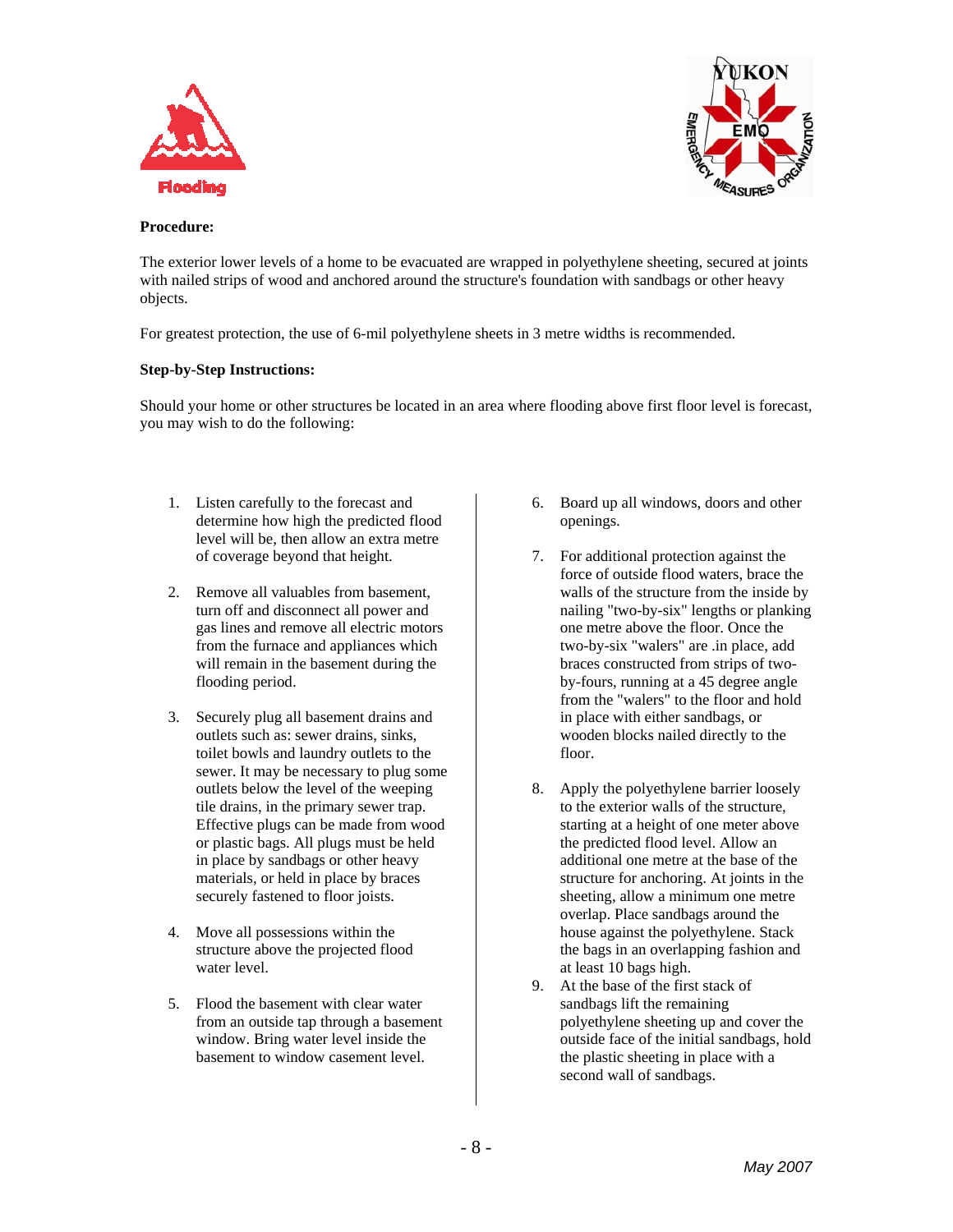





Note: This sketch describes a method of protecting an individual dwelling from flooding using polyethylene and sandbags. Although the method has been successful, constant surveillance and maintenance of the emergency flood barrier is a requirement during the duration of the flood. This method is not recommended where the predicted crest extends 1.3 metres over the water level in the basement.

# RECOMMENDED METHOD FOR INDIVIDUAL DWELLING PROTECTION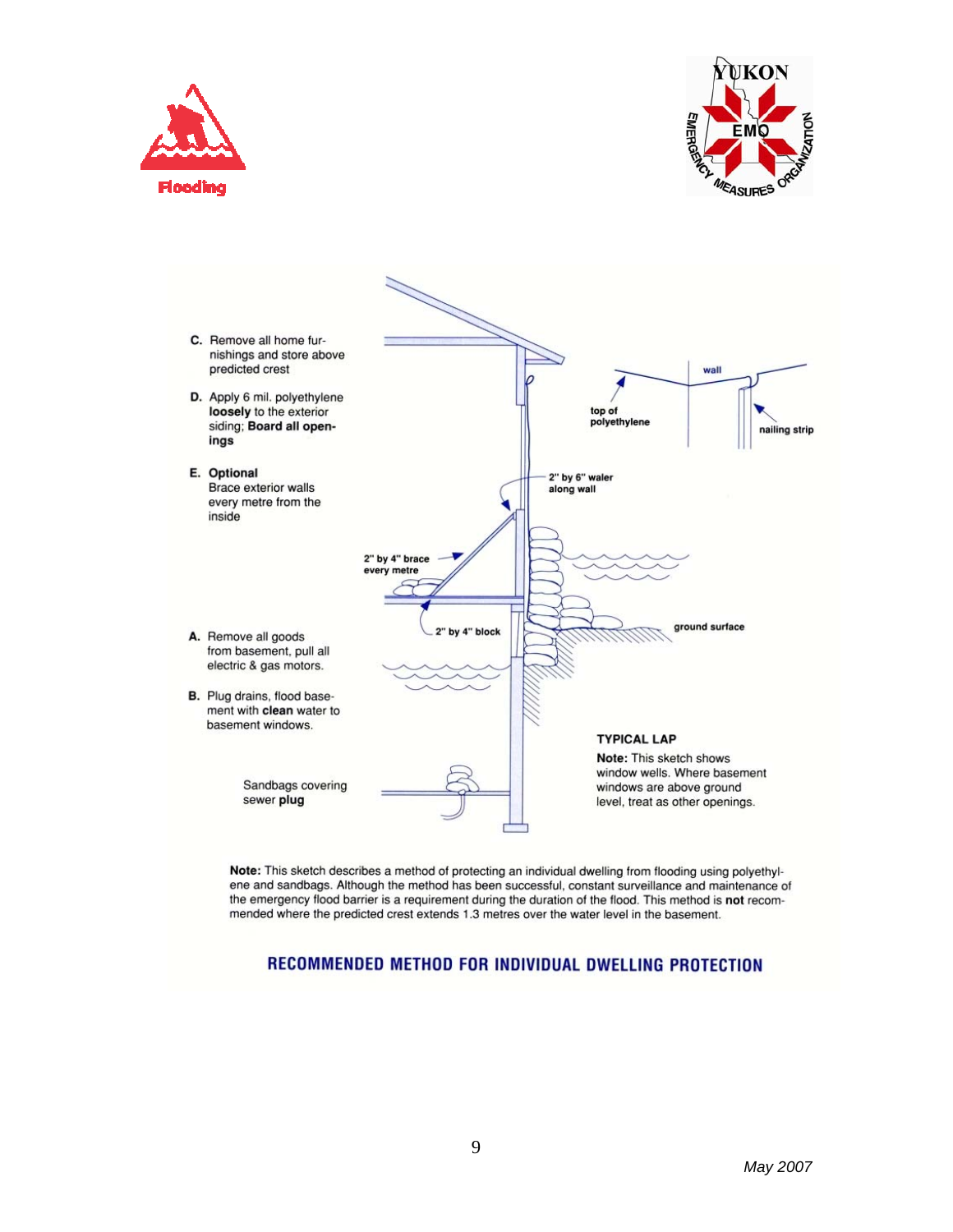



# **ADDITIONAL CONSIDERATIONS FOR HOUSEHOLDERS**

Additional considerations for householders to help prevent flood damage include:

- a. If eaves troughs are connected to the house sewer system, disconnect them and rechannel the flow to points more than 1.3 metres from the building's foundations. This will help reduce the flow of water into the community sewage system..
- b. Dangerous chemicals such as weed killer, insecticides and corrosives should be removed to dry areas to reduce the dangers of chemical contamination, fires, explosions and personal injuries..
- c. Buoyant materials should be removed from the basement to lessen the potential for damage to first floor components of the structure should the basement flood..

If you plug the basement sewer, be sure to remove the toilet bowl from any basement bathroom and plug that sewer drain securely as well.

If, through taste, colour or odour you suspect your drinking water is contaminated, do not drink it.

Contaminated drinking water may be purified by boiling, by adding purification tablets (if available), or by adding household bleach. In most situations adding two drops of normal strength bleach to each litre of water is recommended. Allow the treated water to stand for at least 30 minutes before drinking.

# **ELECTRICAL POWER**

In any area where immediate flooding is anticipated, it is essential to shut off all electrical power. In an urban area homeowners are advised to shut off the power by opening the main service switch. In a suburban or rural area the yard switch must be opened.

Entry into a flooded room or basement where electrical power is believed to still be active should never, under any circumstances, be attempted. When disconnecting the power source it is essential to be standing on a dry platform. Avoid approaching any master switch if it is surrounded by water. The switch may be opened through the use of a non-conductive dry material such as a dry wooden stick or insulated tool of some sort.

An additional precaution you are to consider if involved in rescue work, or if you are returning to property abandoned during a flood, concerns possible submerged electrical cables. In some flooded areas water levels may reach or submerge power bearing electrical cables. When operating a boat in flooded areas extreme caution must be exercised to avoid coming into contact with "live" wires.

If your home is threatened by immediate flooding it is important not only to be prepared for the first line of flooding, but to make as many preparations as possible for the return to normal living once the flood has subsided.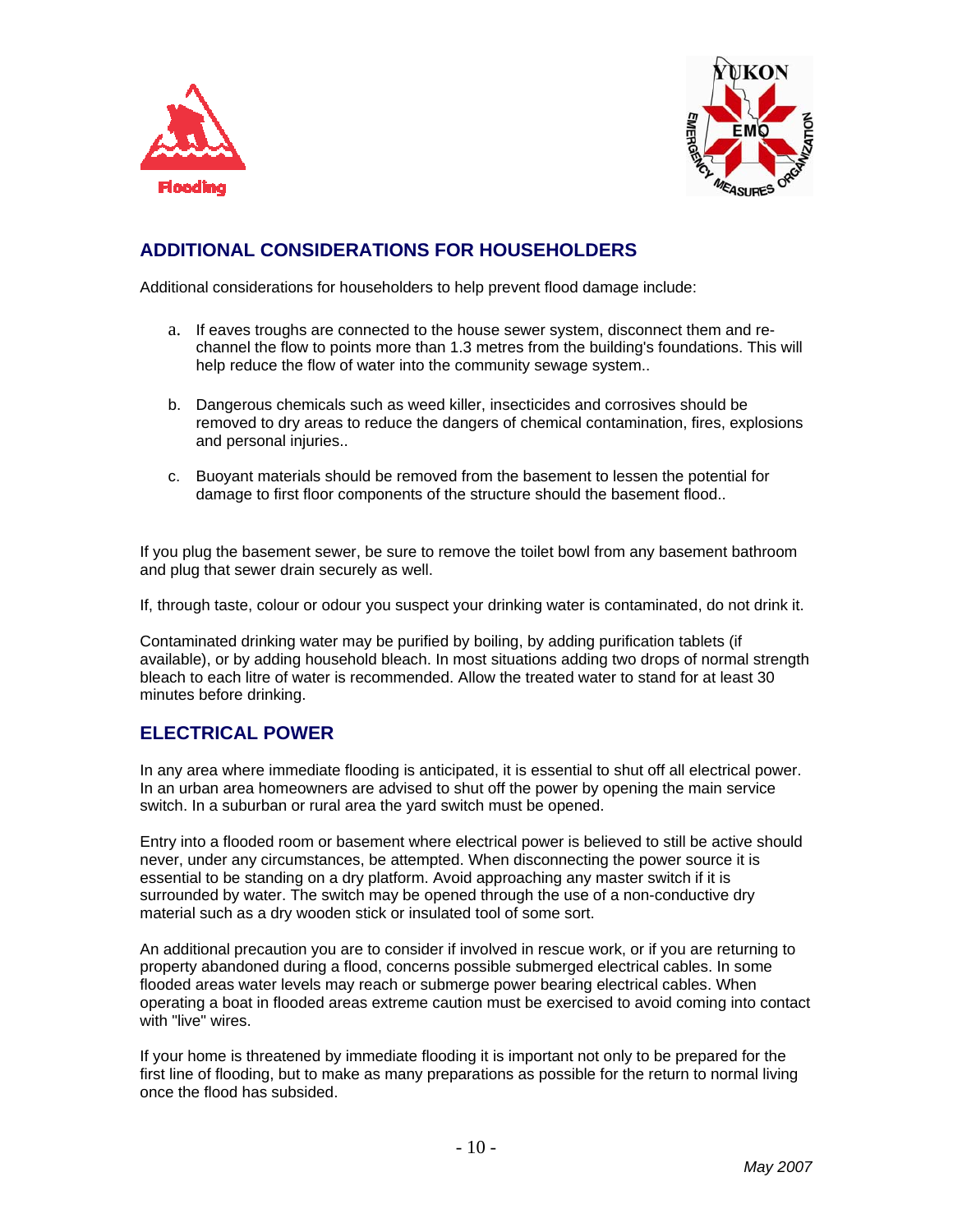



Some things to consider include:

- a. If appliances such as deep freezers, furnaces, washers and dryers can not be moved above the anticipated flood level, then electrical controls and motors, should be removed to prevent water damage and expensive repairs. If an electrical motor has been submerged in water no attempt should be made to operate it until a complete overhaul and cleaning has been completed.
- b. All insulation of thermally insulated appliances must be replaced before operation if the appliances have been partially or completed submerged. These appliances include: water heaters, refrigerators, freezers and ranges. (Note: With the present cost of parts and labour, repairs to such appliances may not be practical.)
- c. Electric baseboard heaters and portable heaters must be moved above water level. It is doubtful such items could be rendered safe for operation once submerged.
- d. Portable electric appliances such as kitchen blenders and mixers, as well as power tools must be kept dry, or not operated until completely dried, cleaned and overhauled.
- e. Radios, televisions, stereo systems and other home electronic systems must be moved above the flood level. Repairs to such items following submersion is not practical.

In order to prevent fires or dangerous short circuits all wiring in homes and other buildings which have been partially or completely flooded must be inspected before being placed back in service.

# **GAS FIRED APPLIANCES**

Ideally, if enough advance warning is provided of a potential flood, homeowners should have a professional contractor remove electric motor, burners and controls. If such help is not available, these are the steps you may wish to take:

- 1. Shut off the supply of all electrical power to the appliance and leave it off.
- 2. Shut off the gas supply valve to the appliance. These valves are usually in the gas line near the bottom of the appliance.
- 3. On warm air circulating furnaces remove the electric fan motor and, if possible, the fan unit as well.
- 4. For a hot water circulating system, remove the circulating pump motor, but do not try to remove the pump unit from the piping system.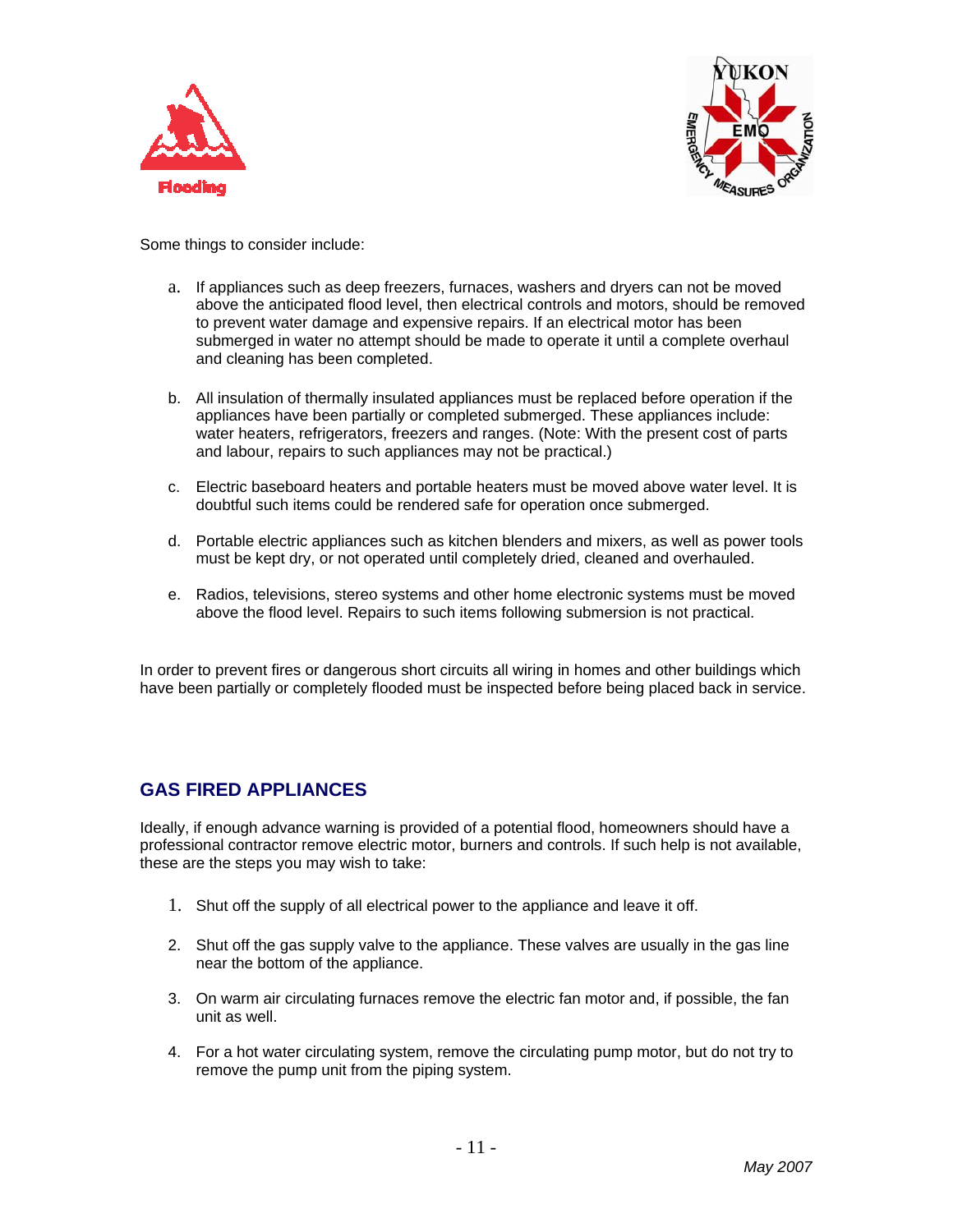



- 5. If advance warning time allows for the removal of gas fired clothes dryers, ranges and other such appliances **it is essential to shut off the gas valve**. It is also essential to cap the open end of the pipe leading from the valve to the appliance to prevent the back flow of flood water into the gas piping system. This may be accomplished by using plugs or pipe caps available at most hardware and plumbing stores.
- 6. If the hot water tank cannot be moved, do not drain. Shut off pipes leading to and from it and leave it in place.

Once the flood waters have subsided, do not attempt to place gas appliances back in service yourself. This work must be carried out by a licensed pipe fitter.

# **OIL FIRED APPLIANCES**

As in the case of gas appliances, all work in preparing for a flood should be carried out by a professional. If this is not possible, here are some steps you may take to protect your home and property.

- 1. Shut off electrical supply to all equipment and leave it off.
- 2. Remove the oil burner and ignition transformer, or, if possible, remove the entire burner unit. If the complete burner unit is removed, cap the copper oil fuel line to ensure it is water tight. Turn off the fuel line at the tank.
- 3. For forced air furnaces, remove the fan motor and the fan unit, if possible.
- 4. On hot water boilers equipped with a circulating pump, remove the pump motor, but do not attempt to remove the pump from the piping system.
- 5. Remove the controls for the stack, high limit and fan.
- 6. If the height of the flood waters exceeds the top of the tank, damage may result as the floating tank exerts pressure on floor joists and components to the building above. To prevent this consider the following:
	- a. Remove oil level gauge and plug opening with the proper sized threaded plug.
	- b. Fill the tank with oil.
	- c. Place at least 136 kg of weight on top of the tank. Sandbags are ideal. If the tank is only half filled, a minimum of 544 kg of sandbags will be required.
	- d. As previously noted, shut off valve at the base of the tank.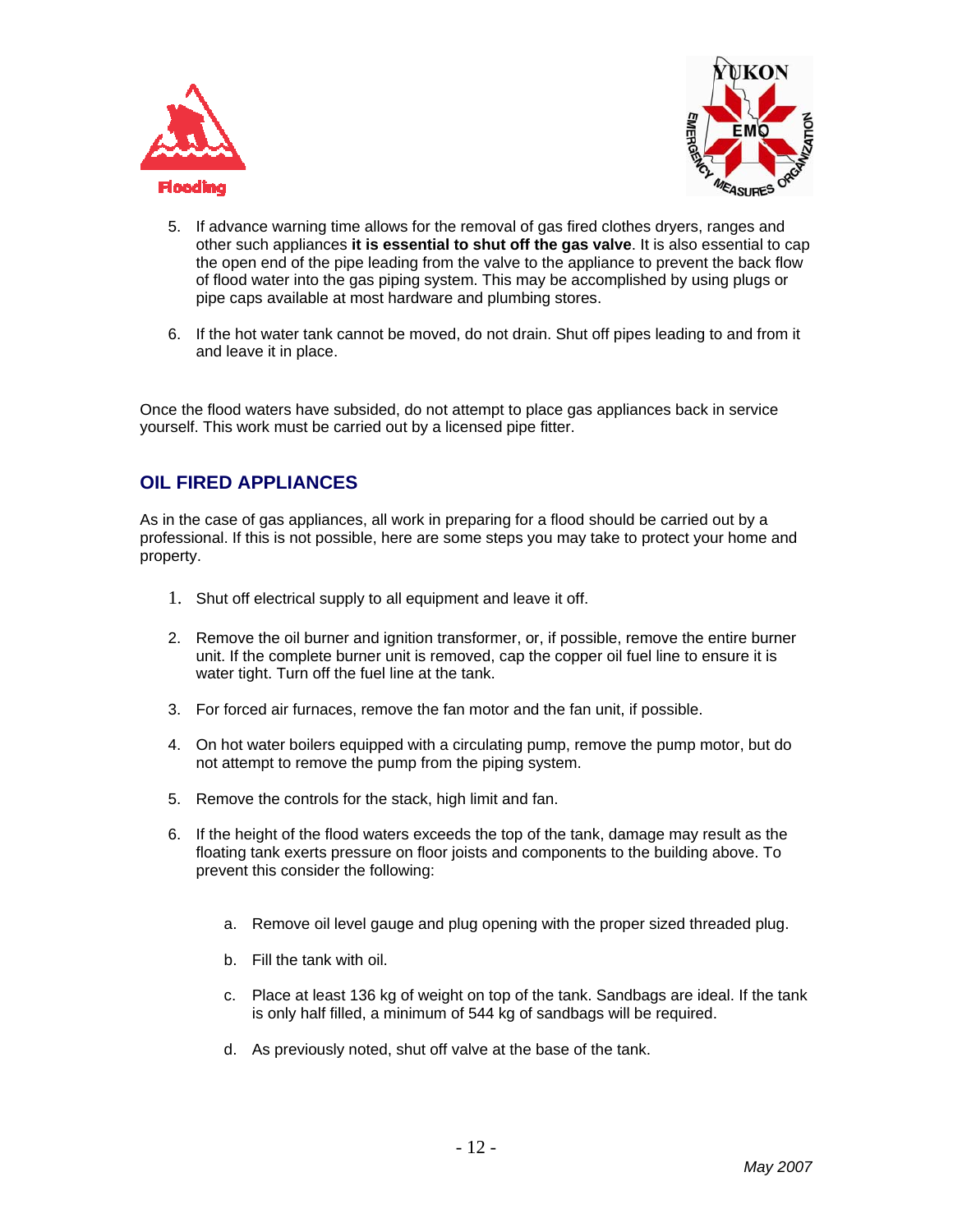



# **PROPANE TANKS**

Although located outside the structure, propane tanks can cause damage, potential for devastating explosions if ruptured and exposed to a spark. Such tanks are costly to replace as well.

Because propane is considerably less dense than water, even a full tank is extremely buoyant. Secure anchoring is a necessity for flood conditions.

Here are some steps for you to follow:

- 1. Turn off the valve at the tank.
- 2. Disconnect tubing to tank and securely plug it.
- 3. Fasten a cable, heavy rope or chain around the tank and secure the other end to a pole, building or substantial structure to prevent the tank from floating away.

Once the flood waters have gone down, call a propane installer to have the tank properly and safely re-installed and connected to the appliances for which it is a fuel source. Do not attempt to do the re-connection yourself.

# **IF YOU MUST LEAVE YOUR HOME**

If rising flood waters threaten the safety of you and your family and you must evacuate your home, here are some things you may wish to consider:

- 1. Ensure that each member of your family has warm clothing and waterproof outer wear.
- 2. Take waterproof footwear for each family member.
- 3. Make sure each family member has at least one blanket, rolled in plastic sheeting or a plastic shopping bag.
- 4. Ensure each family member has identification, especially the young children. Name tags on clothing, wallet cards and wrist bands are all useful.
- 5. Seal all personal documents and family papers in plastic.
- 6. Take a supply of all essential medications, especially for those on prescription drugs, for each member of the family. You should always maintain a minimum two week supply of prescription drugs.
- 7. Carry all items necessary for the care and feeding of any infants in the family, including diapers, feeding bottles and foods.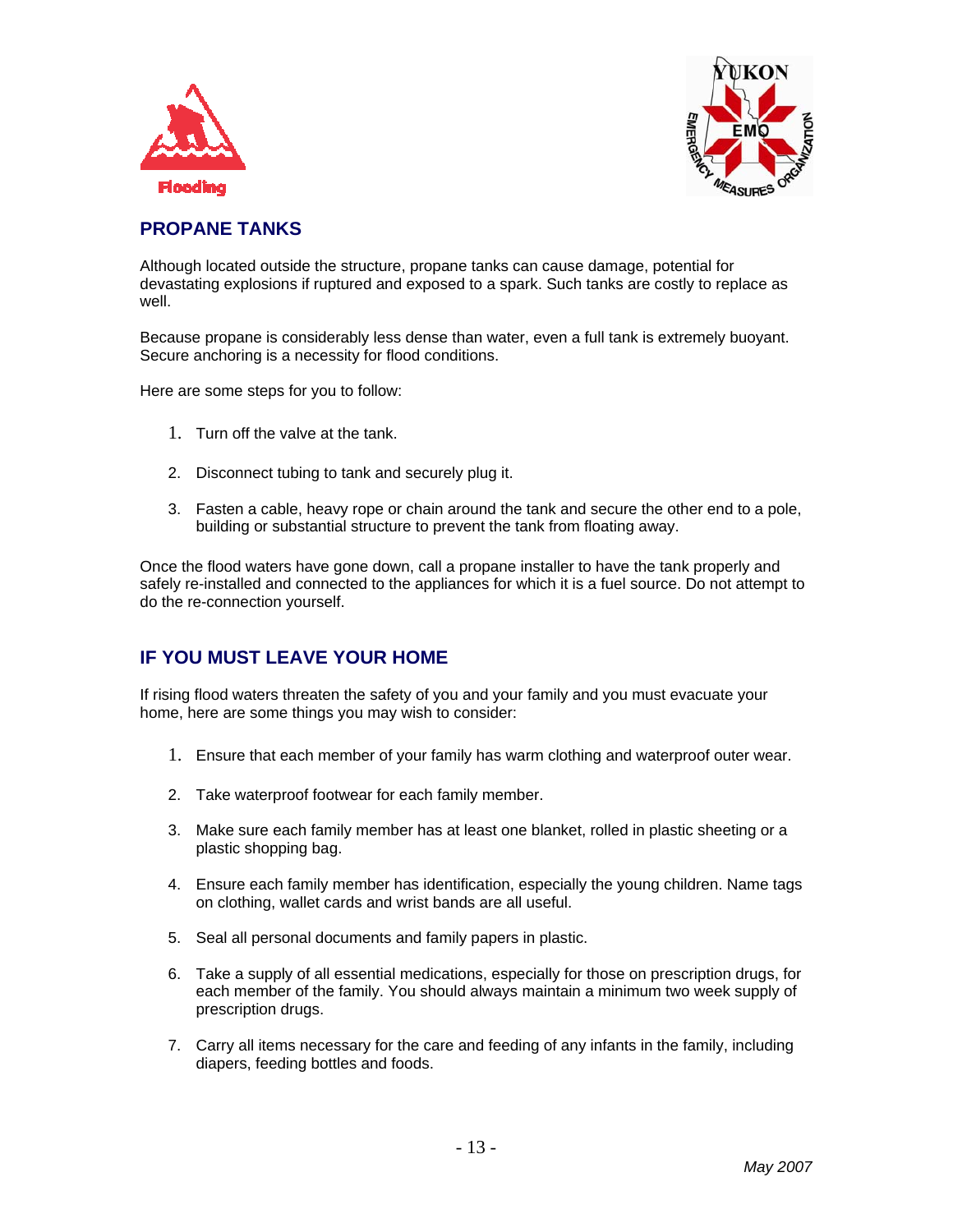



- 8. Bring hand towels and toiletry items for each person.
- 9. Take an AM transistor radio with extra batteries and a flashlight with extra batteries.
- 10. Determine a location to move to before leaving and make sure each family member knows where it is. Provide younger children with a note sealed in plastic stating the family's destination. This will reduce problems should the family be separated for any reason.

As you leave your home remember to do the following:

- 1. Lock all doors and windows and double check to ensure gas and other heating fuel sources are turned off, electricity is disconnected and the water is shut off at the main valve leading to the house.
- 2. Take extra care when driving. Familiar roads will appear drastically different when covered by flood waters.
- 3. Be on the lookout for damaged bridges, slides and washouts and be particularly alert for downed power lines.
- 4. Be alert for emergency personnel and signs providing evacuation route directions.
- 5. Obey officials who are directing traffic or involved in rescue or flood control operations. They are there to assist you and to make sure the situation is handled safely and effectively.

# **RETURNING HOME**

Do not return home until emergency operations headquarters announces the emergency situation is over. Before returning make sure there is a safe water supply and adequate sewage disposal system in operation. If you are in doubt, contact the local health unit office.

If your home is in an area served by a public water supply it is quite possible safe drinking water will be available.

For detailed information concerning the potential contamination of food stuffs contact your local health unit. As a general rule, avoid possible health hazards by not eating food contaminated by (submerged in) flood waters.

Health officials recommend disposal of the following food stuffs:

• **NON-LIQUID FOODS**, including dried fruits; cereals; flour; shortenings; spices; packaged goods; meats (fresh and cured);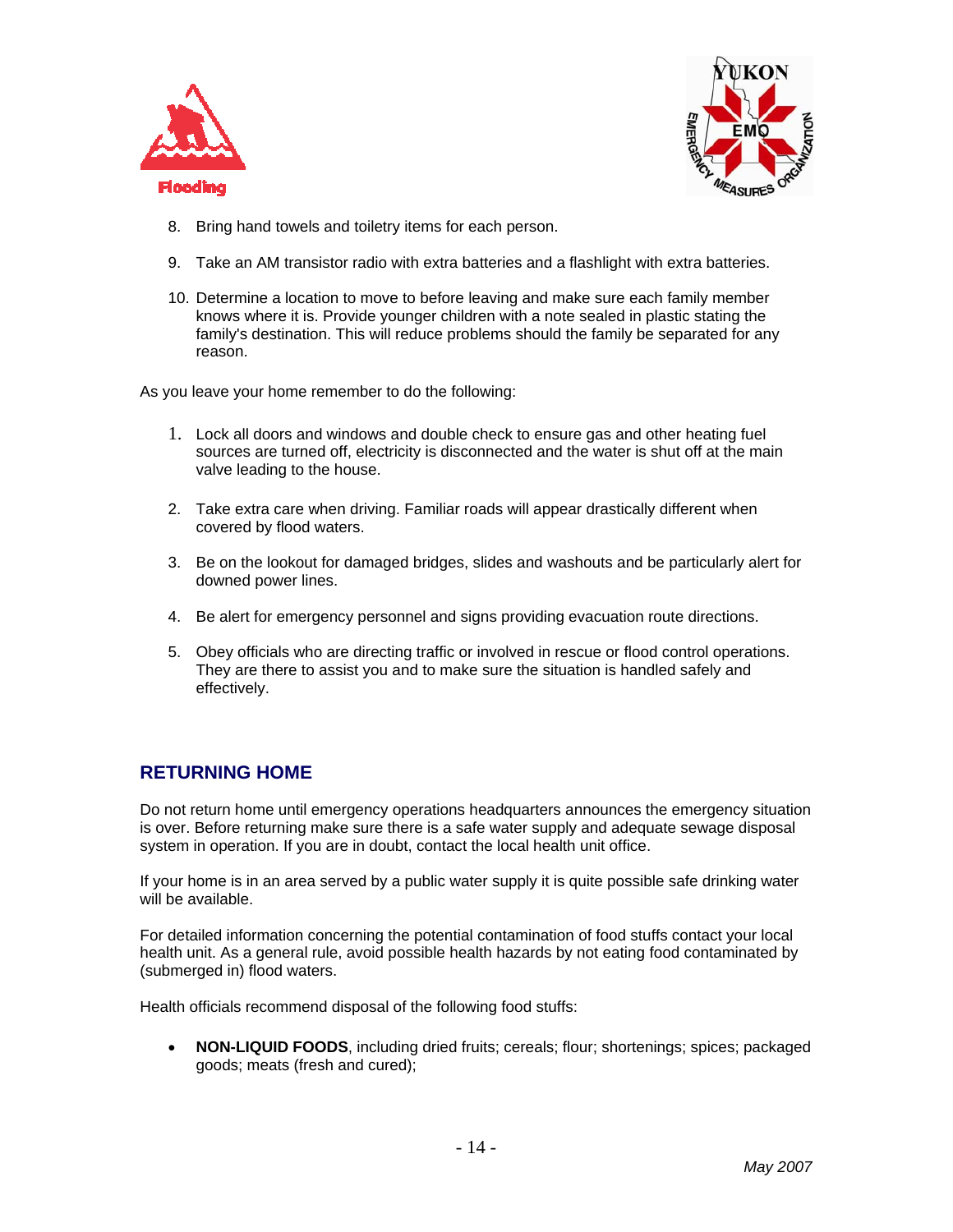



- **CANNED GOODS** (if damaged and showing signs of seepage);
- **BOTTLED FOOD PRODUCTS** (including home preserves and home canned goods); bottled drinks (potential for contamination to gather under the rippled edge of the caps); and
- **LEAFY VEGETABLES**

# **AUTOMOBILES, TRUCKS, FARM EQUIPMENT- DIESEL OR GAS**

If time allows, move all vehicles, recreational vehicles, farm equipment and other modes of transportation with gasoline or diesel engines to high ground. Flood control headquarters and the local media will provide up-to-date information concerning anticipated flood crests. If the equipment can not be moved, then seal it as much as possible.

Some considerations include:

- 1. Drain all oil and replace with SAE 30, MS or DG, run engine for approximately 10 to 15 minutes.
- 2. Remove spark plugs and place one or two tablespoons of oil in each cylinder; re-install the plugs.
- 3. Remove the starter, alternator, carburetor, coil and battery.
- 4. Seal all openings, including distributor, carburettor, oil filter, air intake and exhaust. Use polyethylene tied tightly where possible, wooden plugs, rubber plugs or tightly wadded polyethylene.
- 5. Transmissions are well sealed against water, but secure any breather vents, filler tubing or air vents with plugs.
- 6. Cover exterior of transmission with heavy grease. Clutch plates should be left released.
- 7. Carry out as thorough a grease job as possible.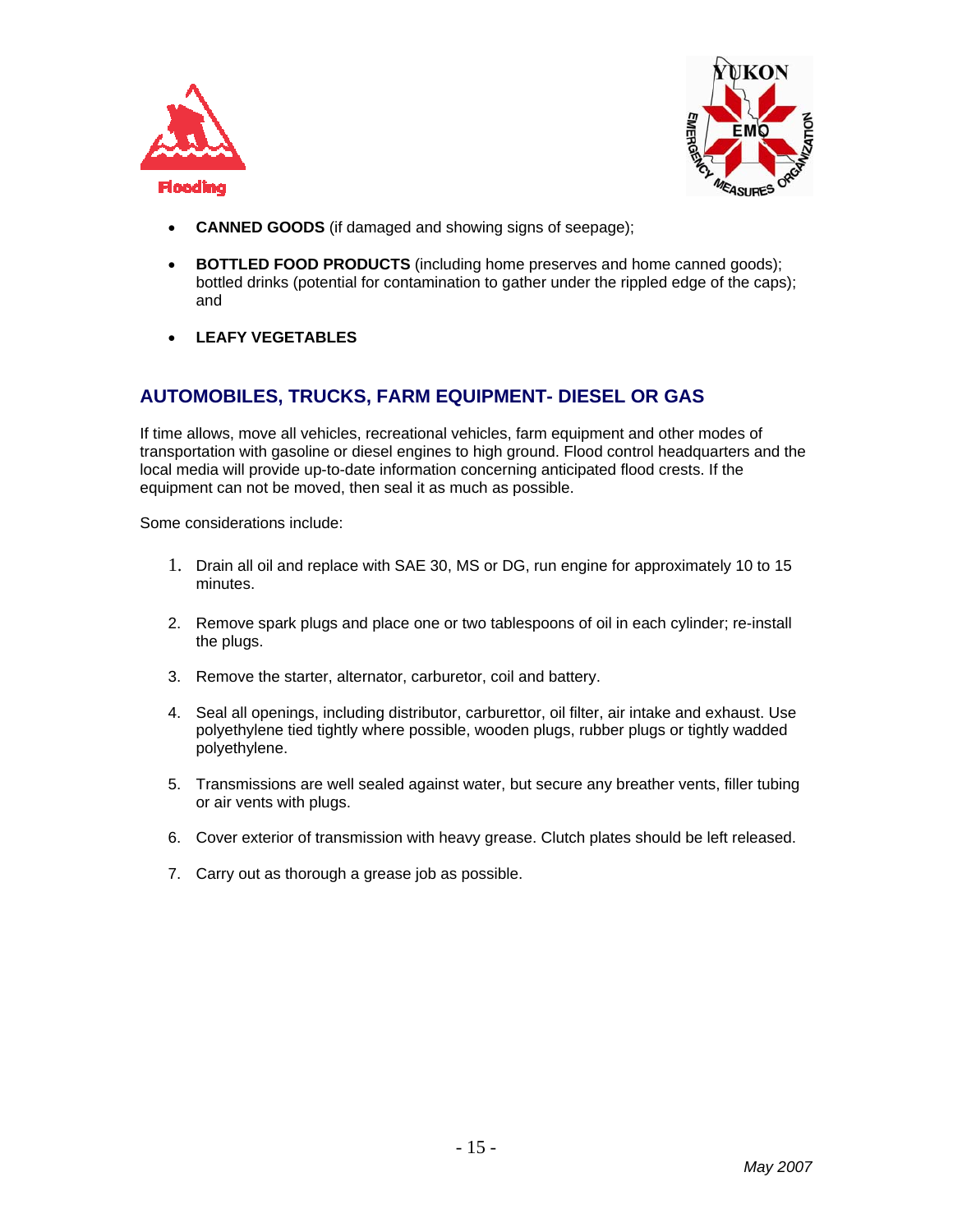



Once the waters have subsided the following procedure will reduce the damage caused by water intake to the engines:

- 1. Start the engine as soon as possible after the waters have receded, and allow to run for 10 to 15 minutes, or until normal operating temperature is reached. Drain the engine oil and replace the filter. Refill with SAE 30, MS or DG. Start and run for another 10 to 15 minutes to circulate oil to all internal moving parts, drain this oil, replace filter and refill once again.
- 2. Remove and re-pack all sealed bearings.
- 3. Coat all exposed wear parts with a good quality multipurpose grease.
- 4. Have vehicle serviced by a reliable mechanic as soon as possible.

# **PERSONAL RESPONSIBILITY**

Although there are many municipal, territorial and federal agencies ready to provide aid should a devastating flood occur in Yukon, it is the personal responsibility of each of us to be prepared to deal with disaster should it unexpectedly strike.

Agencies from all levels of government can do their jobs more efficiently, if each one of us takes personal responsibility for preparedness. Preparing ourselves, our families and being ready to help our neighbors will help to reduce the devastating effects of disasters.

Ensure your family knows and practices the Family Emergency Plan, knows where the Basic Emergency Kit is located, as well as its contents.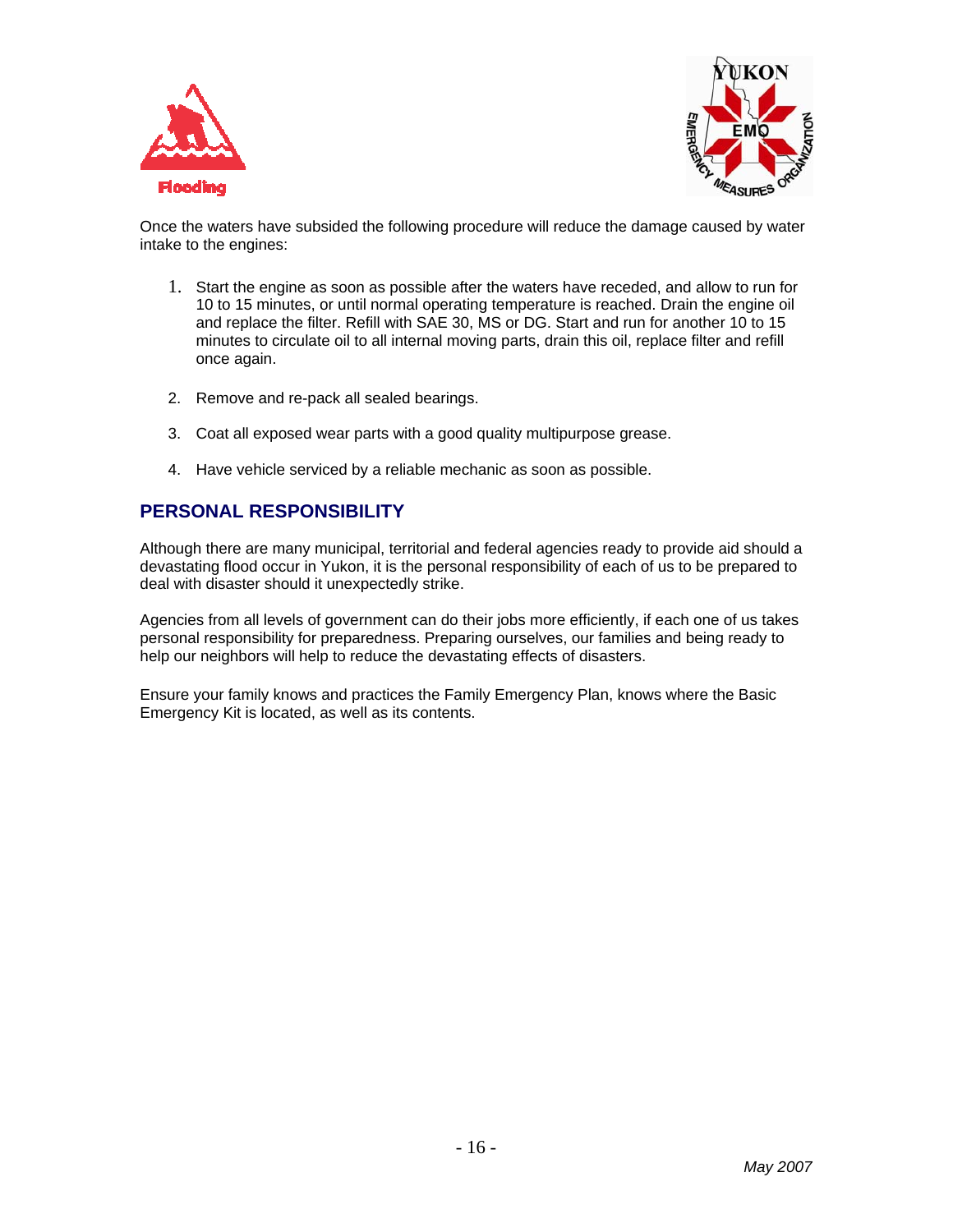



# **Prepare Your Family Emergency Plan**

- √ **Escape routes** all family members and guests should know escape routes from (include maps where possible):
	- o Home
	- o From neighborhood
- √ **Determine a predestinated meeting place**
- √ **Special health needs**  updated list of medications (with a two-week supply of medications and medical supply
- √ **Location and contents of grab-and-go bag**
- √ **Plan for what to do with pets**
- √ **Any special risk to your location or family members (guests)**
- √ **An out-of-town contact** that all members of family are aware of
- √ **An out-of-territory contact** that all members of family are aware of
- √ **List of family contact numbers –** work numbers for phone and cell, radio frequencies, others
- √ **Location of fire extinguishers**

# **Basic Kit**

- √ **Water** at least two liters of water per person per day.
- √ **Food**  that won't spoil, such as canned food, energy bars and dried foods
- √ **Manual can opener**
- √ **Flashlight and batteries**
- √ **Candies and matches**
- √ **Battery-powered or wind-up radio**
- √ **First Aid Kit**
- √ **Prescription medications, infant formula, other equipment for people with disabilities**
- √ **Cash**
- √ **Important documents**
- √ **Change of clothing and footwear**
- √ **Sleeping bag or warm blankets**
- √ **Garbage bags**
- √ **Toilet paper and other personal care supplies**
- √ **Gloves**
- √ **Small fuel-driven stove and fuel**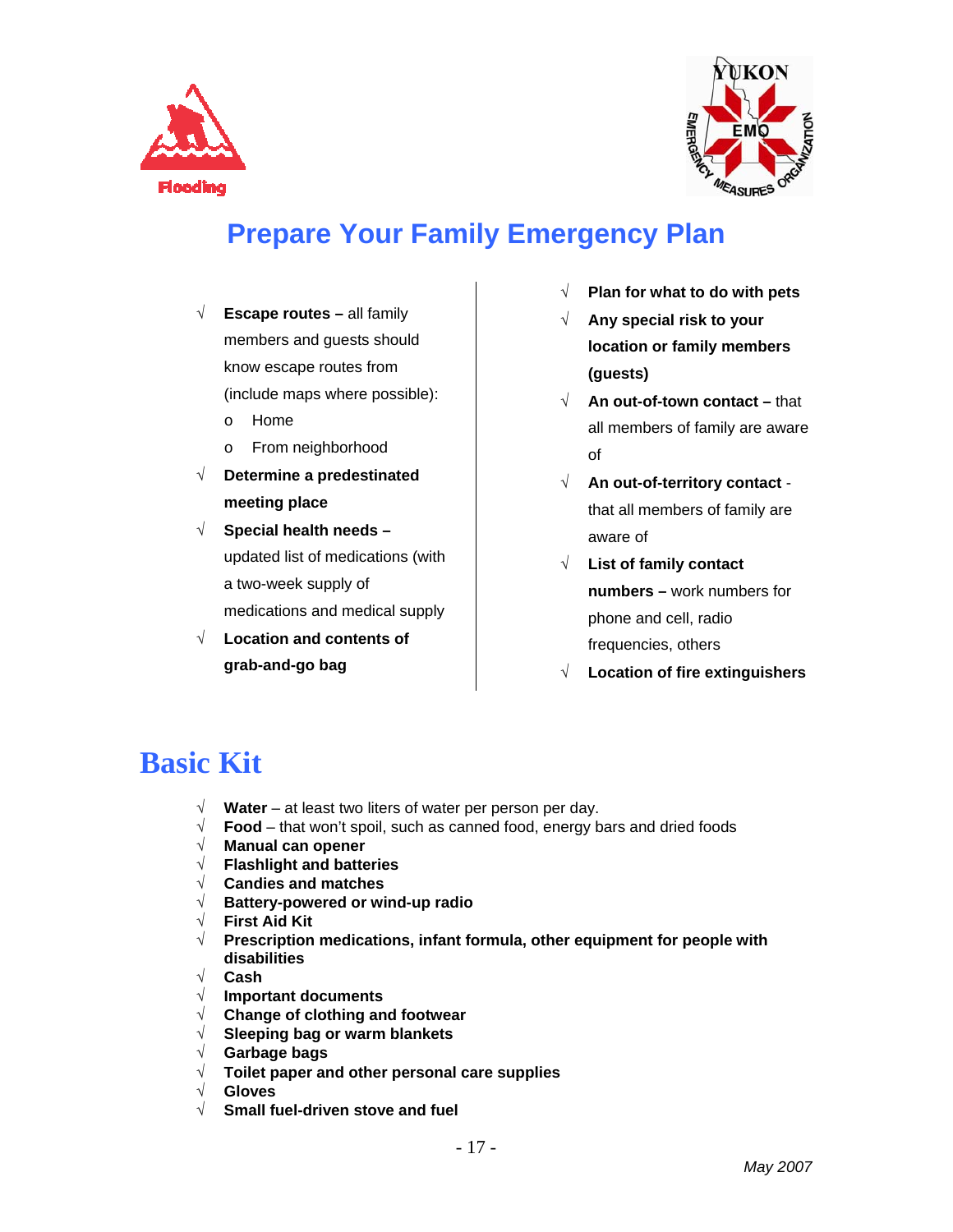



# **Preparing a Basic Kit over a four-week shopping period**

# **WEEK 1**

### *Hardware store:*

| Containers to hold the disaster supply           | 1 utility knife                     |
|--------------------------------------------------|-------------------------------------|
| kit (large plastic tub with lid, backpack, etc.) | 1 tarp (to cover a leaky roof if    |
| Flashlights                                      | necessary)                          |
| 1 portable tool kit                              | 1 battery operated radio            |
| 1 roll of duct tape                              | Batteries for flashlights and radio |
|                                                  |                                     |

# *Purchase or gather from existing household supply:*

| 1 blanket or sleeping bag for each<br>member of the household<br>1 small pillow for each member of the<br>household<br>Towels | Books or games for entertainment<br>1 local road map<br>1 set of extra clothing and shoes for<br>each member of the household |
|-------------------------------------------------------------------------------------------------------------------------------|-------------------------------------------------------------------------------------------------------------------------------|
|-------------------------------------------------------------------------------------------------------------------------------|-------------------------------------------------------------------------------------------------------------------------------|

# **WEEK 2**

П

# *Grocery store:*

П Cans of meat for each member of the household (i.e., tuna, chicken, corned beef)

П Cans of ready-to-eat soup for each member of the household

П Cans of vegetables for each member of the household

П Cans of fruit for each member of the household

П 1 box of heavy-duty garbage bags with ties

П 1 box of zip-lock food storage bags for storing important papers and small items

1 manual can opener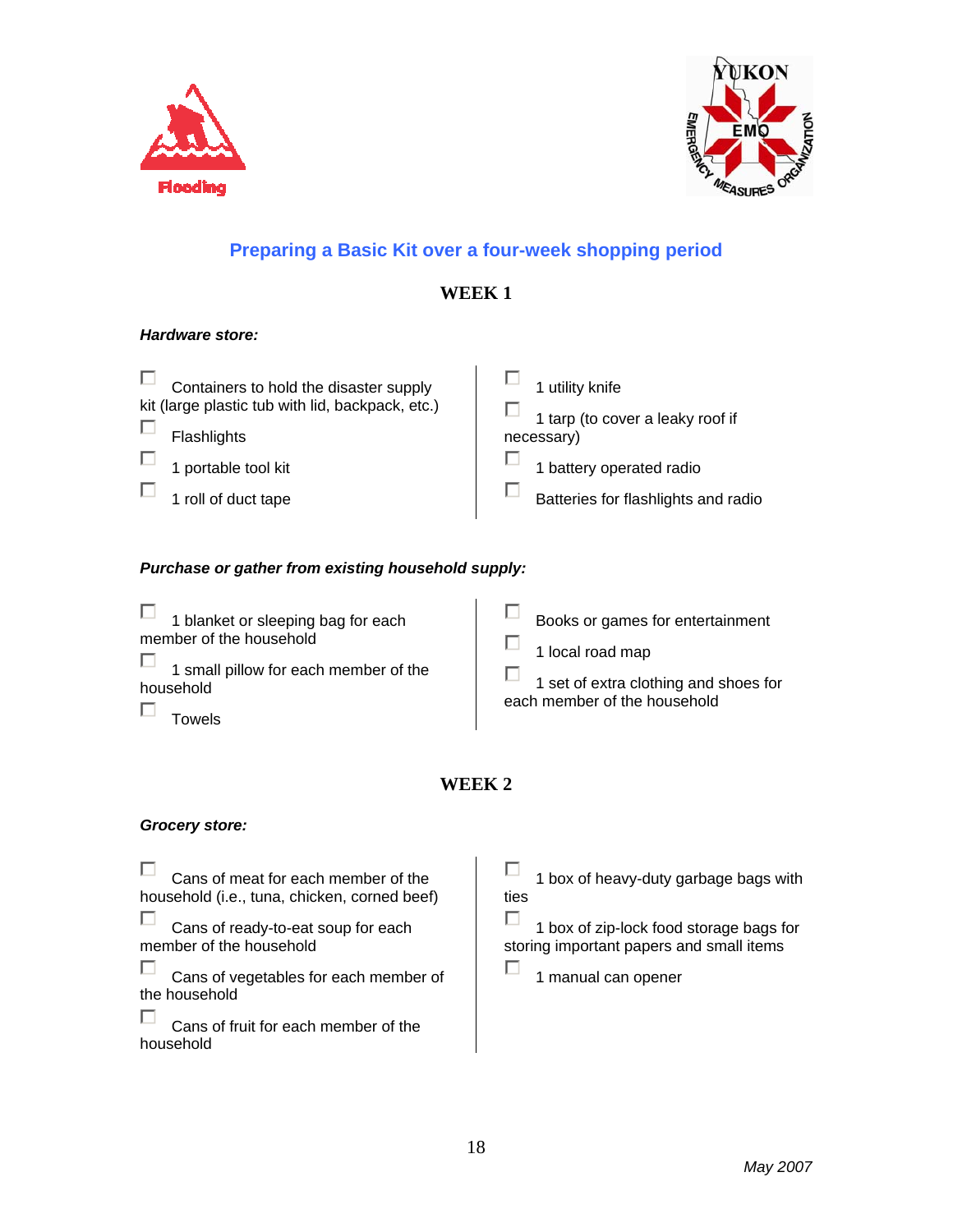



# **WEEK 3**

# *Drug store:*

П 1 toothbrush for each member of the household

Г 1 large tube of toothpaste

П 1 bottle each of necessary over-thecounter and prescription medications

□ 1 box of sanitary wipes or liquid hand sanitizer

□ 1 package of sanitary napkins or tampons

- П 1 bottle of shampoo
- г 1 family size first aid kit

# **WEEK 4**

# *Grocery store:*

п At least 3 gallons of water for each member of the household, including pets

П Containers/boxes of quick energy snacks (granola bars, nuts, raisins, trail mix)

п 1 jar of peanut butter

Large cans of juice (not concentrate)

П 1 package of assorted plastic utensils

П 1 package of paper plates & bowls

□ 2 rolls of paper towels

г 1 6-roll pack of toilet paper

# *If needed:*

п

п Purchase extra items for pets (carriers, food, leashes, toys, etc.)

п Purchase extra items for children (baby food, formula, diapers, coloring books, etc.)

П Purchase extra items for elderly or special needs family members (hearing aid batteries, medications, special food, etc.)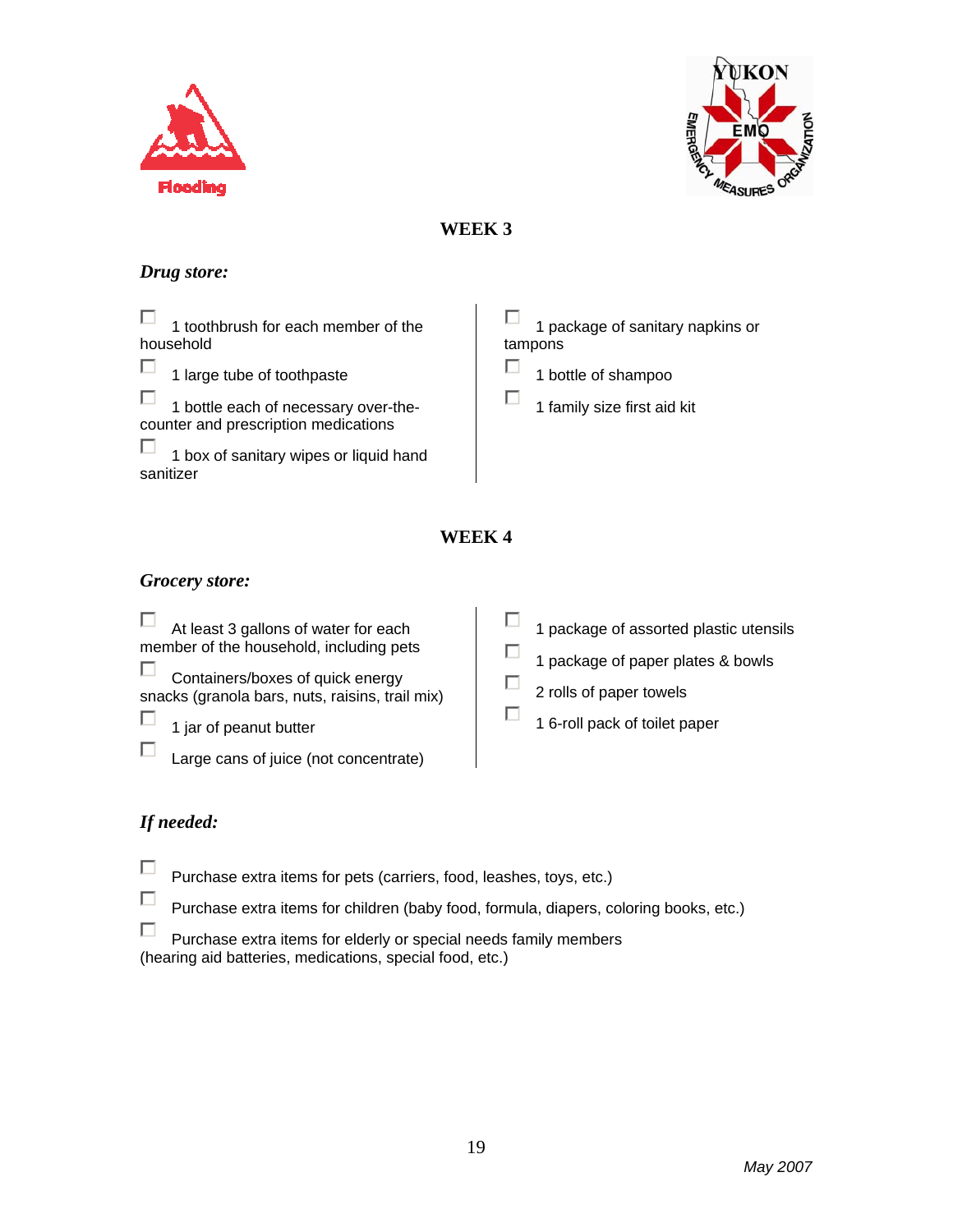# **Important Emergency Information**

#### **Local Emergency Contact Numbers:**

- **1. \_\_\_\_\_\_\_\_\_\_\_\_\_\_\_\_\_\_\_\_**
- **2. \_\_\_\_\_\_\_\_\_\_\_\_\_\_\_\_\_\_\_\_**
- **3. \_\_\_\_\_\_\_\_\_\_\_\_\_\_\_\_\_\_\_\_**
- **4. \_\_\_\_\_\_\_\_\_\_\_\_\_\_\_\_\_\_\_\_ 5. \_\_\_\_\_\_\_\_\_\_\_\_\_\_\_\_\_\_\_\_**
- **6. \_\_\_\_\_\_\_\_\_\_\_\_\_\_\_\_\_\_\_\_**
- **7. \_\_\_\_\_\_\_\_\_\_\_\_\_\_\_\_\_\_\_\_**
- **8. \_\_\_\_\_\_\_\_\_\_\_\_\_\_\_\_\_\_\_\_**
- **9. \_\_\_\_\_\_\_\_\_\_\_\_\_\_\_\_\_\_\_\_ 10. \_\_\_\_\_\_\_\_\_\_\_\_\_\_\_\_\_\_\_\_**

#### **Out-of-Territory Contact(s):**

- **1. \_\_\_\_\_\_\_\_\_\_\_\_\_\_\_\_\_\_\_\_ \_\_\_\_\_\_\_\_\_\_\_\_\_\_\_\_\_\_\_\_**
- **2. \_\_\_\_\_\_\_\_\_\_\_\_\_\_\_\_\_\_\_\_ \_\_\_\_\_\_\_\_\_\_\_\_\_\_\_\_\_\_\_\_**
- **3. \_\_\_\_\_\_\_\_\_\_\_\_\_\_\_\_\_\_\_\_ \_\_\_\_\_\_\_\_\_\_\_\_\_\_\_\_\_\_\_\_**

**\_\_\_\_\_\_\_\_\_\_\_\_\_\_\_\_\_\_\_\_\_\_\_\_\_\_\_\_\_\_\_\_** 

**\_\_\_\_\_\_\_\_\_\_\_\_\_\_\_\_\_\_\_\_\_\_\_\_\_\_\_\_\_\_\_\_** 

#### **Neighborhood Meeting Place:**

# **Daycare Phone Number(s):**

- **1. \_\_\_\_\_\_\_\_\_\_\_\_\_\_\_\_\_\_\_\_\_\_\_\_\_**
- **2. \_\_\_\_\_\_\_\_\_\_\_\_\_\_\_\_\_\_\_\_\_\_\_\_\_**

## **Location of Emergency Kit:**

| <b>Date Last Checked</b> |  |  |  |  |
|--------------------------|--|--|--|--|
|                          |  |  |  |  |
|                          |  |  |  |  |
|                          |  |  |  |  |

#### **Directions to Dwelling for Emergency Responders**

**(Areas without street address)**